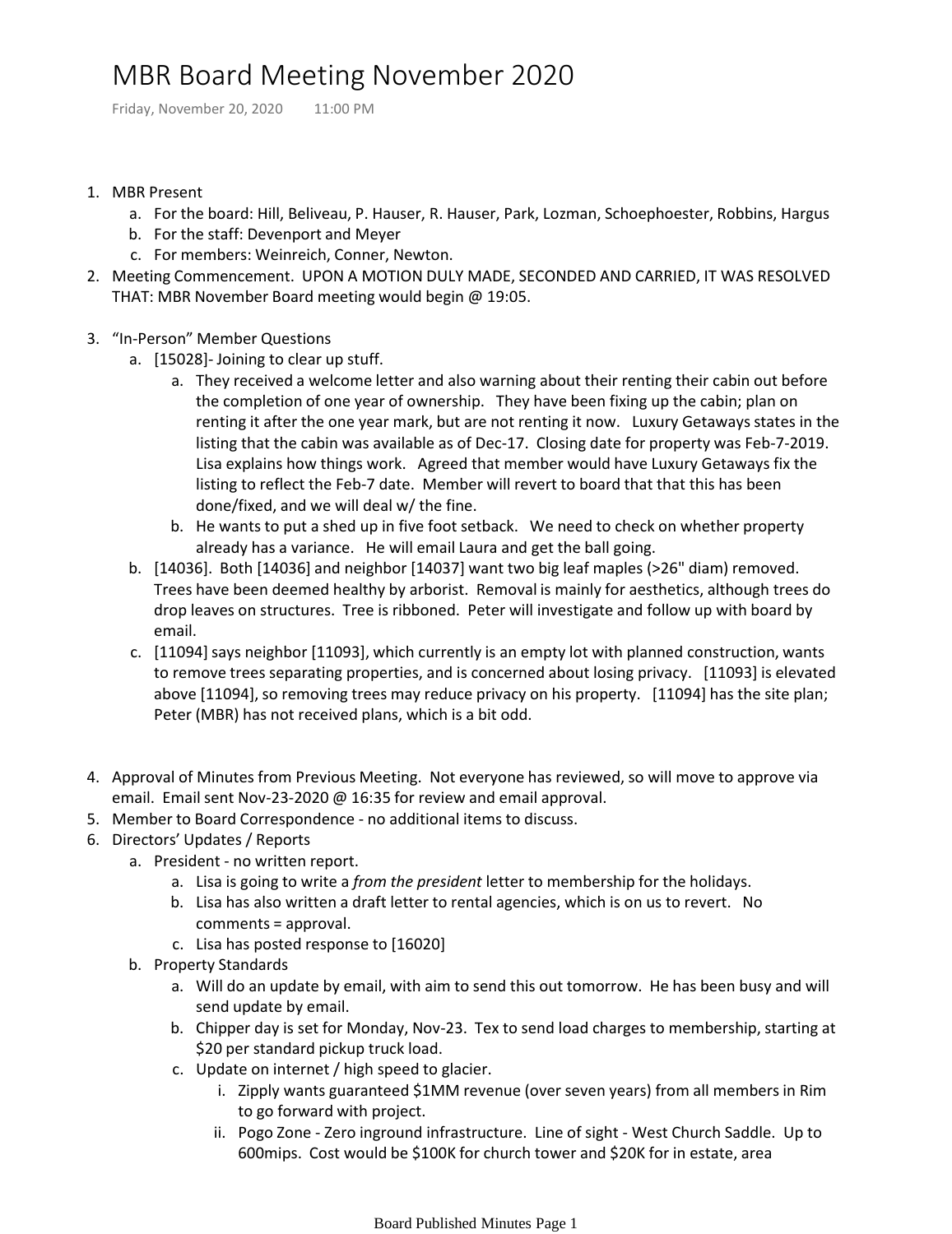repeaters. Hope is to get the port of Bellingham to underwrite the West Church Saddle costs. Is this 802.16, Wimax?

- iii. Next steps:
	- Get USDA (USFS) to decide on allowing W Church Saddle construction adjacent 1) to existing NWS weather station and WSDOT communications facility.
	- 2) Get port of Bellingham to decide to fund \$100K for W Church Tower.
	- MBR board will need to figure out how to fund repeater tower within MBR. 3) While some houses w/in MBR will have direct access to W Church Tower, many others will not.
- c. Secretary Nothing beyond items reported elsewhere in minutes.
- d. Treasury verbal / no pen to paper report / he will write up something. Story is generally as has been. Costs: has a surplus due to cost savings: Covid, salary savings, and deferral of road work to 2021. \$406K (minus construction deposits) in treasury. Also above budget on rev.
- e. Grounds & Maintenance
	- a. DNR written report on fire safety to MBR properties. They have written up with photos and items that they pointed out. Email was only originally send to Lisa, so no one else got the accompanying photos. Email to be sent to all board members w/ photos.
- Member Relations Sent out Baker Bits, all responses positive. She will update new member f. letter.
- g. Violations. Wants to add a couple of things to fine schedule. But nothing to discuss. She will send out by email for review.
- h. Legal & Insurance Did Inslee's announcement this week impact how MBR operates? All good except we can't apply late fees.
- 7. Continuing Business
	- a. Rental agency communication regarding following our rules. As noted above, Lisa to send out letter to agencies.
	- b. ROLLOVER FROM OCT: [11027]. Let's apply 1/2 of max fine for unsafe burning. UPON A MOTION DULY MADE, SECONDED AND CARRIED, IT WAS RESOLVED THAT: fine would be applied at 1/2 rate.
	- While unattended fires qualify as unsafe burning, rules have been updated to specifically outline c. that unattended fires are not permitted.
	- d. PUNTED TO NEXT (JANUARY, 2021) MEETING: ROLLOVER FROM OCT: Tex was asked last month to manage PSE damage to Rim, specifically PSE cleanup and repairs to damaged roads, including asphalt damage; shoulder damage; flagging that was never picked up.
	- e. ROLLOVER FROM OCT & no decision needed for now; just item to think about: underwriting unbudgeted legal expenses. What to do when the Rim encounters unexpected legal expenses (e.g., legal action involving a member)? A bunch of years ago, a suggestion was use special onetime assessments to fund the costs of dealing with actions as a clear way of communicating to our membership that legal action against the Rim has a cost to the membership. It was suggested that eating the costs (silently) keeps the membership from knowing the true impact of imposed by members that ignore our rules and have to be managed through the legal system. It was not proposed that the Rim identify the legal action (or member involved), but to just let the membership have transparency into the impact of the cost. This might be worth considering.
	- f. ROLLOVER FROM OCT: [No discussion needed] Kenny's Lease Agreement David has this as an action item, and has been tardy with it.
	- g. [16020] Will be reduced to single card access to their property through the gate, and all other access to MBR facilities will be shut off (this is moot at the time as all member accessible facilities has been closed due to the Coronavirus pandemic), once lien on property is established. Laura will check to make sure cards for member are addressed.
	- h. [19036] UPON A MOTION DULY MADE, SECONDED AND CARRIED, IT WAS RESOLVED THAT: MBR would mail member a list of members, as required by WA RCW, as follows: member name, Rim address, mailing address, land line (unless an owner has explicitly informed us not to distribute).
- 8. New Business